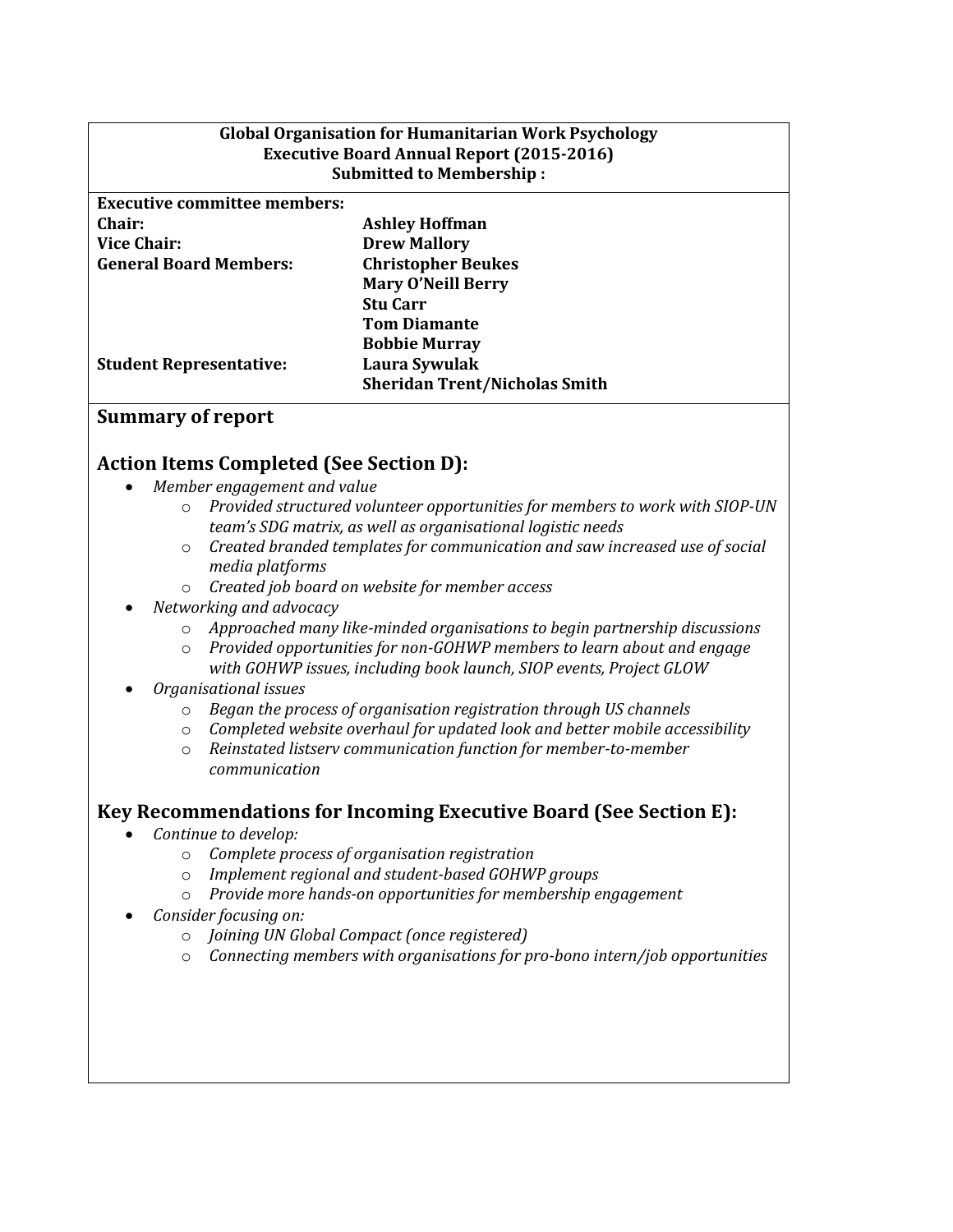# **A. Purpose of Report:**

The of this report is to provide GOHWP membership an update on the activities undertaken by the Executive Board over the past 12 months, since elected, and to provide recommendations for the incoming Board.

# **B. Background**

Per the GOHWP by-laws, elections were held in October 2015 to elect the current Executive Board for the organisation. This Board took over responsibility for leading the organisation from the previous Executive Board on 1 November 2015.

Per the by-laws, the Executive Board consists of:

- Chair (term: 1 year)
- Vice-Chair (term: 1 year)
- General Board Member (term: 2 years, offset terms) (x6)
- Student Representative (term: 1 year)

Board members agreed to work around the following seven areas of work (portfolios):

- · Advocacy (Stu Carr, Mary O'Neill Berry)
- · Membership (Christopher Beukes)
- · Organisational Issues (Bobbie Murray)
- · Website (Drew Mallory)
- · Student issues (Sheridan Trent/Nicholas Smith)
- · Communications (Laura Sywulak)
- · Networking (Tom Diamante)

# **C. Goals for the 2015/2016 Executive Board**

- *1. Member engagement and value*
	- a. Provide hands-on opportunities for members to get involved in HWP work
	- b. Work toward meaningful, valuable, and timely communication through social media platforms, the blog, the profile system, and email
- *2. Networking and advocacy* 
	- *a.* Create strategic partnerships with like-minded organisations by beginning conversations and laying out an action plan for partnership
	- *b.* Develop 1-2 large-scale projects or visible events to engage and inform non-members
- *3. Organisational issues*
	- *a.* Work toward registering the organisation as a formal non-profit/membership organisation
	- b. Improve web presence and branding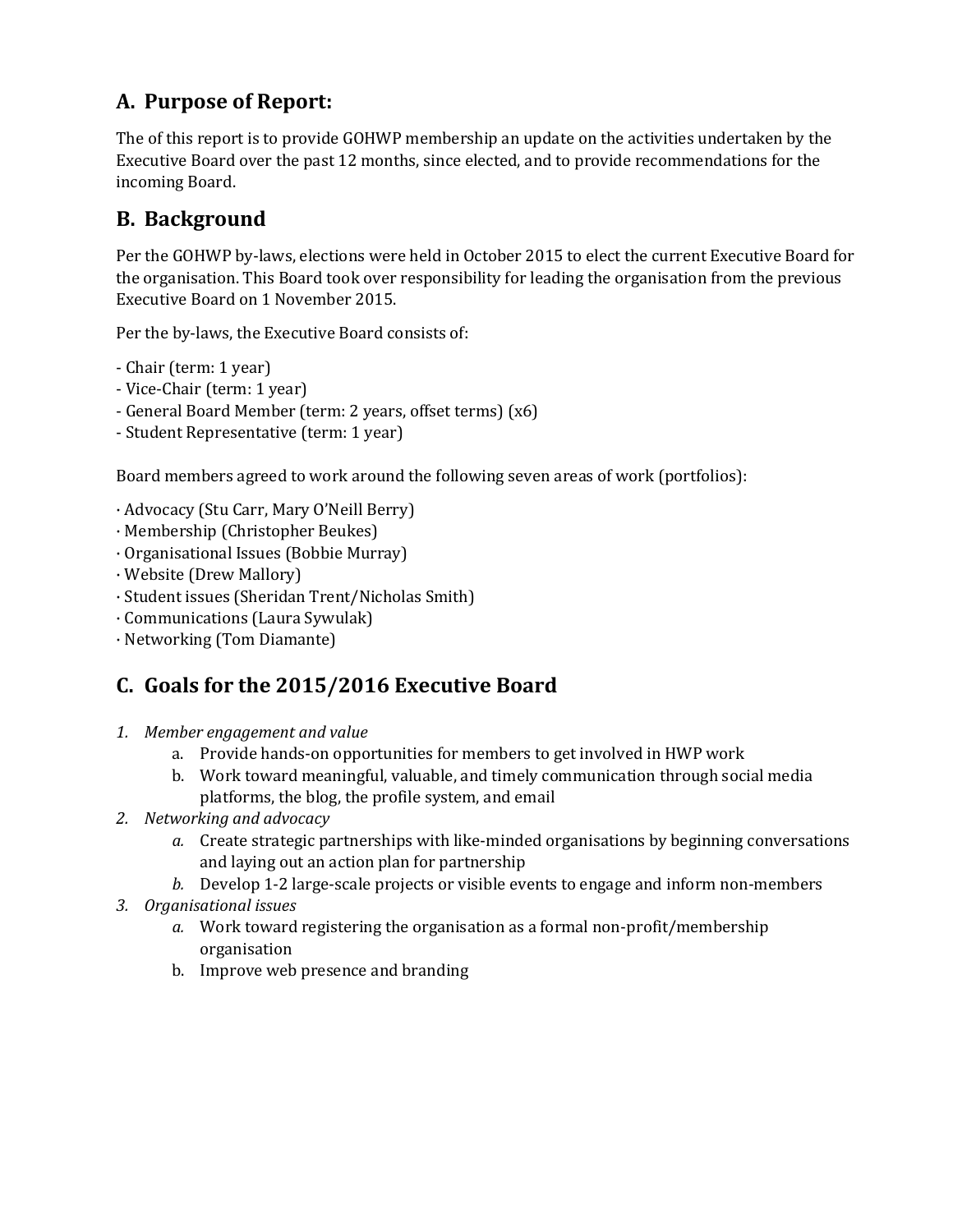# **D. Action Items completed**

## **1. Member engagement and value**

### **Related portfolios:**

#### **Vice Chair (Drew Mallory)**

#### *Goals*

- *1. Work with member volunteers to initiate projects*
- *2. Liaise with SIOP in order to strategize on appropriate method of collaboration*

#### *Progress Update:*

- 1. The first half of the year saw the first ever GOHWP volunteer list developed, along with the first *international web call. Volunteers were organized into teams, with key leaders overseeing the work of volunteers on a test project cataloging HWP-related resources pertaining to the United Nation Sustainable Development Goals. Several coordination issues hindered the sustainability of the volunteer effort, including the loss of the student representative and certain key volunteer leaders. This information will be communicated to the incoming board members in charge of these activities.*
- *2. Weekly calls with the SIOP-UN committee were held, leading to several GOHWP/SIOP-related shared projects, including the attendance of GOHWP leadership at a SIOP-organized conference on corporate social responsibility, the GOHWP volunteer initiative, and the use of the SIOP/UN SDG data collection tool.*

#### **Communication (Laura Sywulak)**

#### *Goals*

- *1. Keep social media sites linked and active, sharing media at least 1x per week (not necessarily original content)*
- *2. Publish 2 - 3 newsletters per year (Jan, May, Dec)*
- *3. Monthly blog post*
- *4. GOHWP Branding*
- *5. Document and formalize GOWHP communications strategy*

#### *Progress Update:*

- *1. Media was shared regularly by both board members and GOHWP members and updates were consistent across LinkedIn, Twitter, and Facebook to reach a broader audience. Social media posts should continue at least weekly to keep our social media audience engaged in our sites. More board members should be active on social media to make sure that a broad set of information and materials is shared with membership.*
- *2. Spring 2015 and Fall 2016 newsletters were published. This bi-annual cadence seems appropriate at this time based on the board's level of activity. The newsletter was used to update members on GOHWP-related news and updates as well as notify them of HWP initiatives in which GOHWP might be interested (conferences, UN SDG work, etc.)*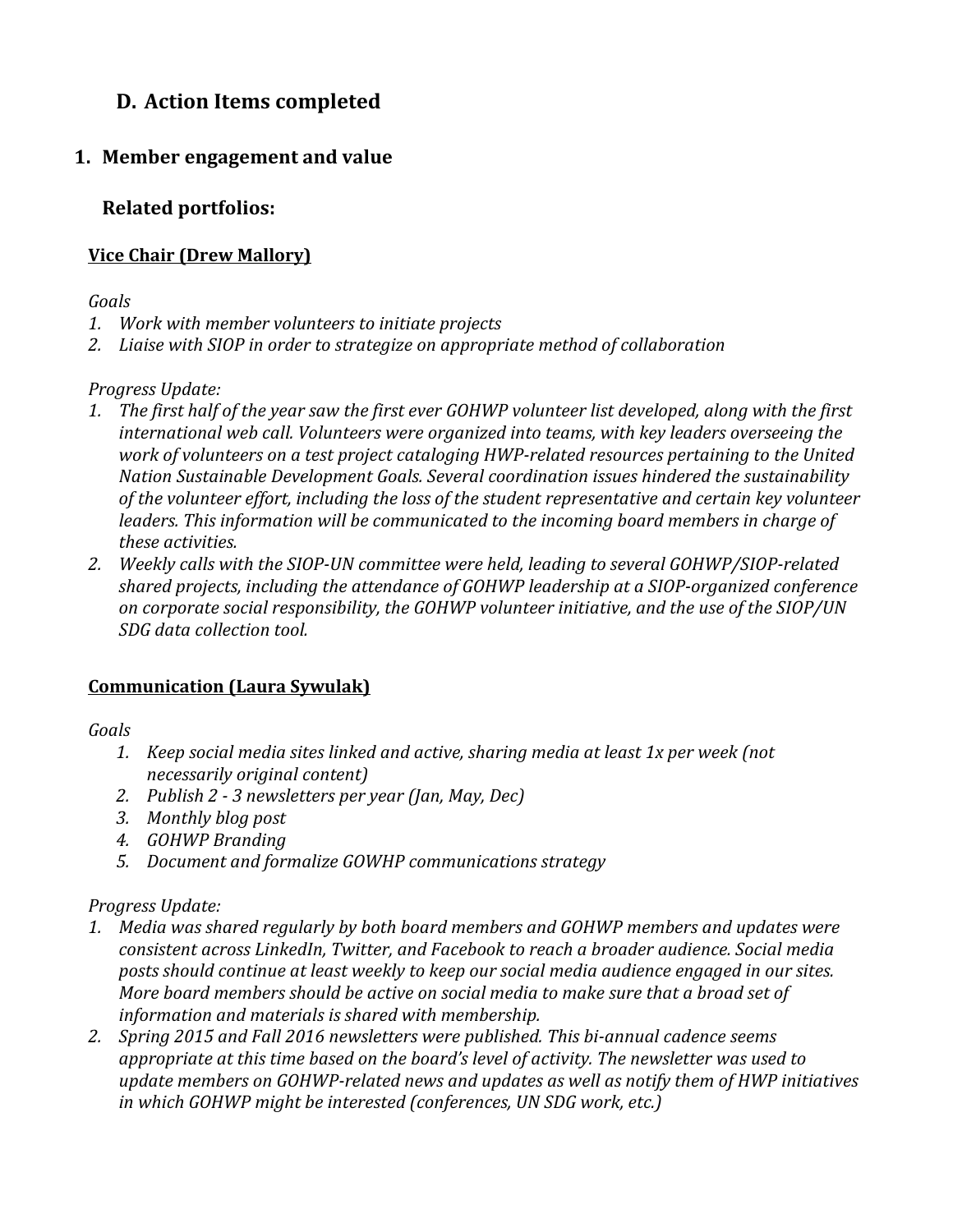- *3. Blog posts were published approximately once per month. General content includes currents events in HWP (e.g., the UN SDGs) and hot topics within the field (e.g., living wage) The strategy was meant to drive more traffic on the blog and add value to GOHWP membership.*
- *4. I added the GOHWP logo and branding to all communications (needs to be incorporated into new website) on all possible GOHWP communications. The listserv currently does not include images. I also created GOHWP member buttons for SIOP.*
- *5. This year, the focus was to provide timely and relevant material to members through our various media outlets. I will continue to support a more formalized strategy that includes gathering information from members on their needs so we can continue to make sure their GOWHP membership keeps them connected to the field of HWP.*

## **2. Networking and advocacy**

#### **Related portfolios:**

#### **Networking (Tom Diamante)**

#### *Goals*

- *1. Create a strategy document to identify key internal issues that require attention before we go to market*
- *2. Generate interest in humanitarian organisations*
- *3. Identify opportunities for members to engage in humanitarian work*
- *4. Reveal the need to establish criteria to "discern" what organisations we will and will not engage*
- *5. Identify resources that can build us a relational database so humanitarian needs can readily (and directly) access member interests (and talents)*

#### *Progress Update:*

- *Strategic planning document is on Google drive and ready for input/key is identifying not only what we do but also what we will NOT do!*
- *Clarify membership goals – to identify opportunities to do what, where?*
- *Reveal liabilities that require attention such as related to volunteer work or paid/unpaid efforts*
- *University bridges; CUNY, SUNY*
- *Introduce us to State Psychological Associations*
- *Get meetings with senior levels at key, pedigree organisations*
- *To-date:*
- *Taproot Foundation*
- *Federation for Protestant Welfare Agencies*
- *Whitney Museum*
- *The Clinton Foundation*
- *Museum of Arts and Design*
- *Children's Aid Society*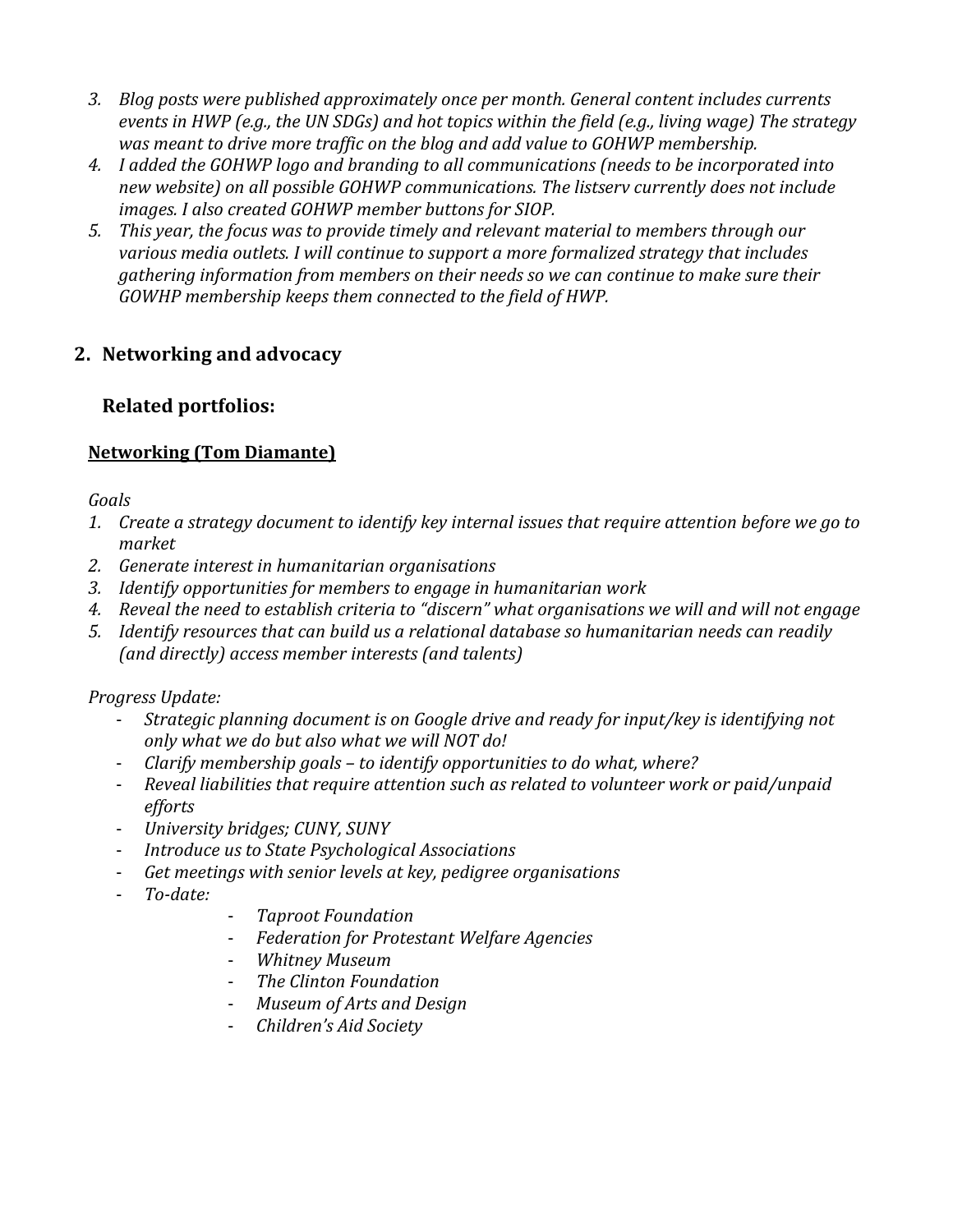### **Advocacy (Stu Carr & Mary O'Neill Berry)**

*Goals:* 

- *1. Work to provide large-scale, visible opportunities for non-members to learn about and engage with GOHWP*
- *2. Create opportunities to publicize and implement the work, research, and practice of GOHWP members and apply this to relevant global needs*

### *Progress Update:*

- *1. January 2016. Planned book launch event which took place at United Nations Office in Geneva for "Humanitarian Work Psychology and the Global Development Agenda: Cast Studies and Interventions." Editors: Ishbel McWha-Hermann, Douglas C. Maynard, Mary O'Neill Berry. Routledge, 2016. (see Appendix II for [remarks and summary\)](#page-7-0)*
- *2. April 2016. Discussion leader for presentation by Sean Cruse, United Nations Global Compact, on "Corporate Compliance to Global Principles of Socially Responsible Business," at "The Corporate Social Responsibility Summit: The Micro-Processes of Social Responsibility in Organizations: A Bottom-Up Perspective." Anaheim, CA.*
- *3. April 2016. Participated in GOHWP Annual Meeting and new member outreach, held in conjunction with SIOP Conference, Anaheim, CA.*
- *4. Ongoing. Continued publicity for GOHWP at above events as well as at Psychology Coalition of NGOs Accredited at the United Nations (PCUN) Planning Committee meetings and events, and at Ninth Annual Psychology Day at the United Nations, New York, NY.*
- *5. 2016 GOHWP-related publications: "Guidelines for Implementing the Sustainable Development Goals." In GOHWP Newsletter, Spring; Interviewed (along with Lori Foster) for article: "This new psychology field focuses on underserved populations." Heather Stringer in American Psychological Association Monitor on Psychology, 47 (4), 61.*
- *6. Ongoing: Project GLOW (Global Living Organisational Wage) research, teaching, and advocacy project up and running with hubs in cities and communities globally, including 25 countries, to provide shared study of living wage psychology across the world.*

## **3. Organisational issues**

## **Related portfolios:**

## **Organisational issues (Bobbie Murray)**

*Goals*

- *1. Develop organisational knowledge, skills, abilities, and other attributes (KSAO's)*
- *2. Develop organisational core competencies*
- *3. Establish a networking relationship between the Command and General Staff College (CGSC) and GOHWP*

## *Progress Update*

*1. KSAO's completed and submitted.*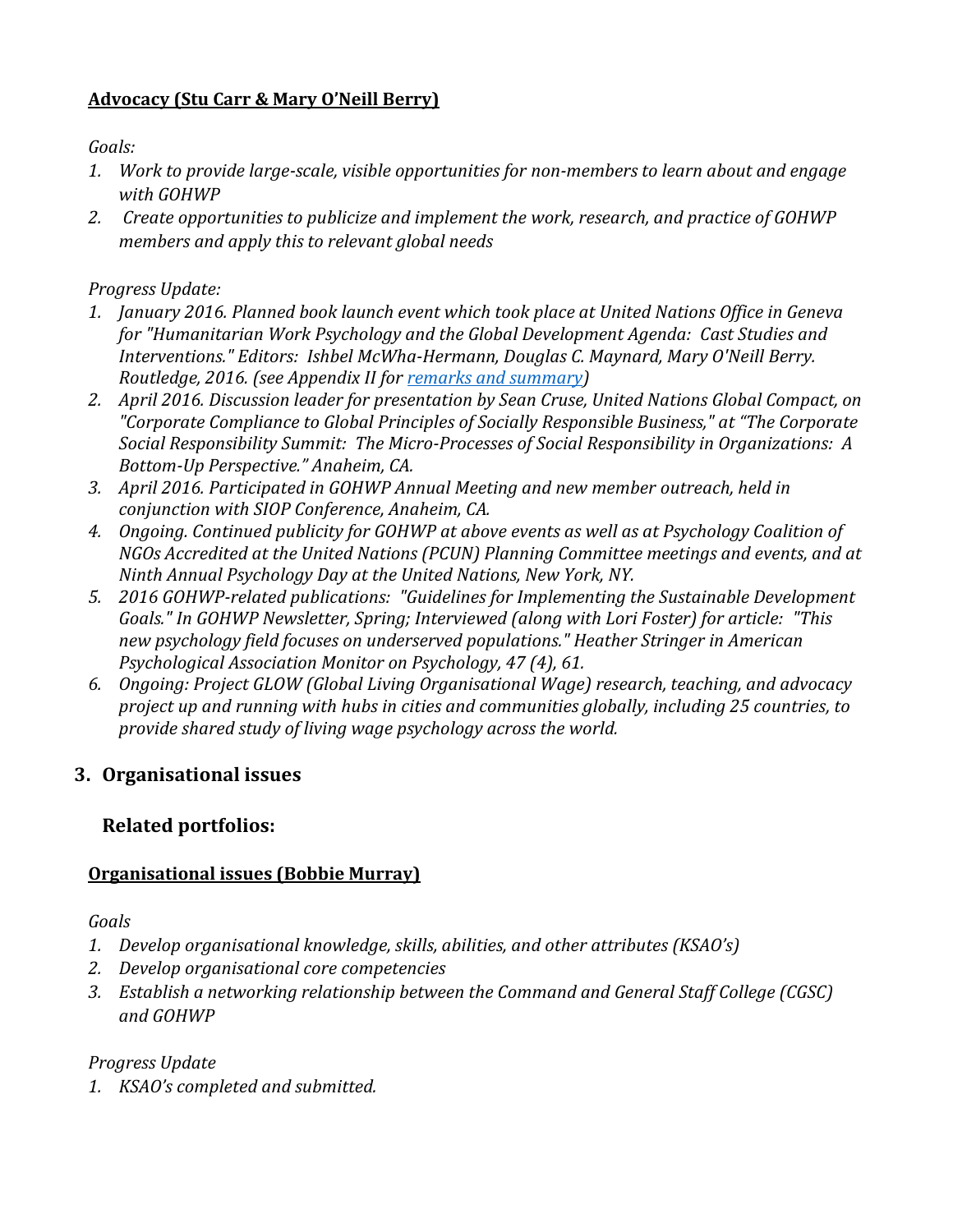- *2. Working core competencies with a focus on change, people, results, business acumen, and building coalitions*
- *3. Continue to work the most effective approach to a networking relationship. Suggestions include GOHWP representative attendance at the CGSC annual Ethics Symposium and panel representatives during the annual CGSC Ethics Symposium. Additionally, recommend GOHWP one –two day participation during CGSC course electives focused on tactical, operational, and strategic humanitarian efforts. Moving through the approval process to authorize GOHWP involvement with a variety of CGSC initiatives.*

## **Webmaster (Drew Mallory)**

#### *Goals*

- *1. Redevelop the GOHWP website to reflect a modern and more accessible approach*
- *2. Fully incorporate member profiles into website in searchable, accessible format*

#### *Progress Update:*

- *1. Updating the website involved purchasing certain required elements from the WordPress and redoing virtually all of the pages of GOHWP.org. From the feedback of members and others, it was also deemed necessary to incorporate refreshed visuals and a new feel to the site, which was deployed with most of the major errors removed. The mobile version of the site still requires additional work. Visits to the website have increased significantly since the site's revisions. The resource library was not able to be updated, yet, due to limitations of the site.*
- *2. Profiles were updated and incorporated into the website, with several iterative updates increasing the functional uses of the search options. The website was updated to better allow for ease of member use. Subsequent efforts should focus on creating member involvement and use of the profiles as a networking and collaboration tool in order to better utilize the potential value.*

## **E. Key Recommendations for Incoming Executive Board**

- *Continue to develop:*
	- o *Continue process of organisation registration*
		- *Complete paperwork and submit to IRS for approval*
	- o *Implement regional and student-based GOHWP groups* 
		- *Work with strong student leaders to build communities at universities with large membership presence*
		- *Promote brown-bag series, virtual lectures, etc. to reach members and non-members alike*
	- o *Using members to complete board tasks*
		- *Consider engaging volunteers for logistical needs (e.g. planning conference events, membership applications, listserv modification)*
- *Consider focusing on:* 
	- o *Joining UN Global Compact*
		- *Upon registering as a formal organisation, seek membership in UN Global Compact and other similar endorsements*
	- o *Connecting members with organisations for pro-bono intern/job opportunities*
		- *Working with organisations to provide experiential learning or employment opportunities for students and professionals alike*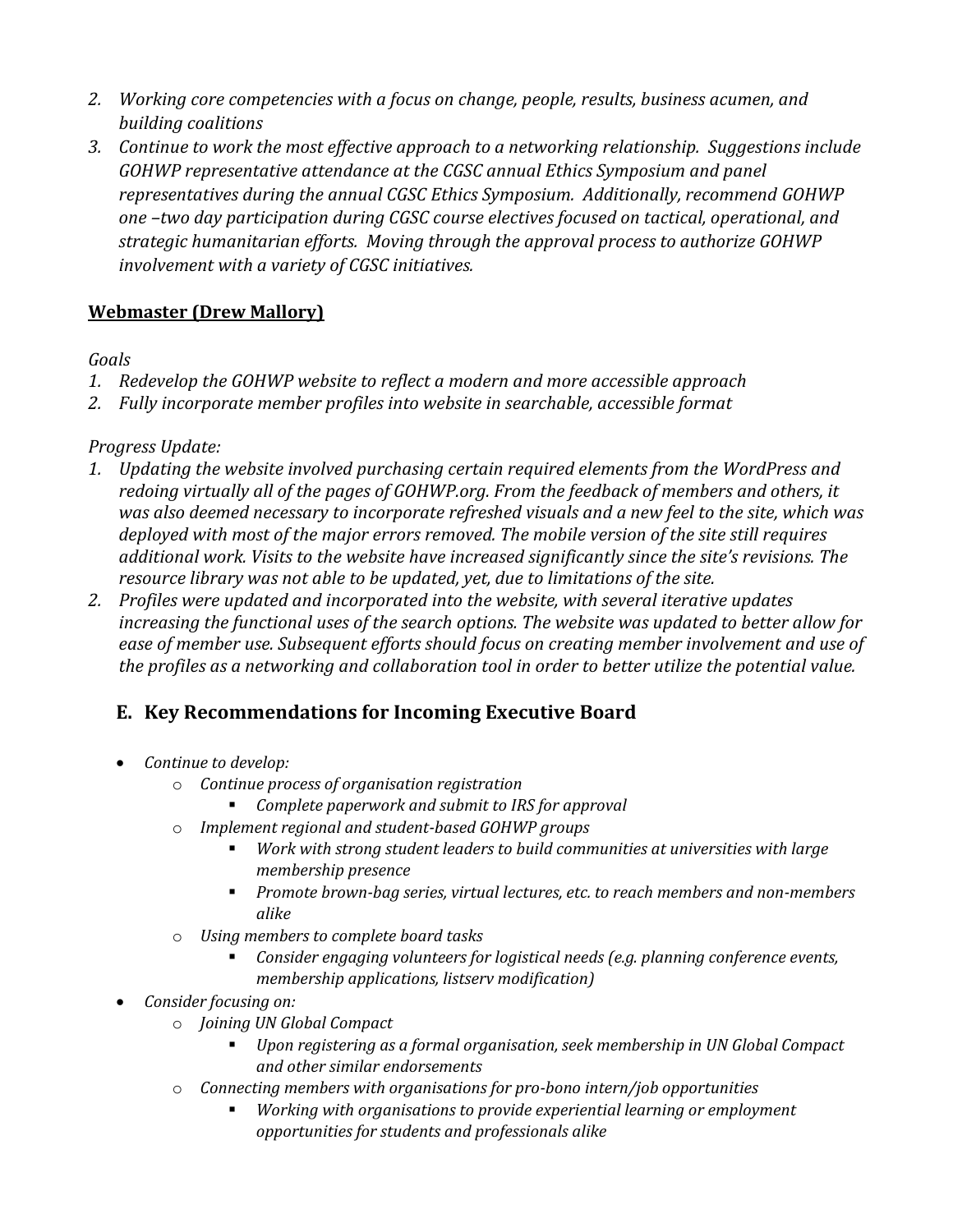## **Appendix I: GOHWP Financial Breakdown 11/1/15 – 11/1/16**

- *1.* Opening balance
	- *1.* US \$366.82
- *2.* Income- did not solicit income/funding from membership, as we had enough money to cover expenses
- *3.* Expenditures
	- *1.* US \$159.21 (website renewal, including domain registration and webhosting costs)
	- *2.* US \$65.15 (Printing newsletters and handouts for SIOP)

Total: US\$224.36

- *4.* Current balance
	- *1.* \$142.46
- *5.* Expected expenditure
	- *1.* Website renewal, including domain registration and webhosting costs (\$160)
	- *2.* Printing newsletters and handouts for SIOP (\$75)
	- *3.* Organisational registration costs (\$800)

Estimated total expenditure: US\$1035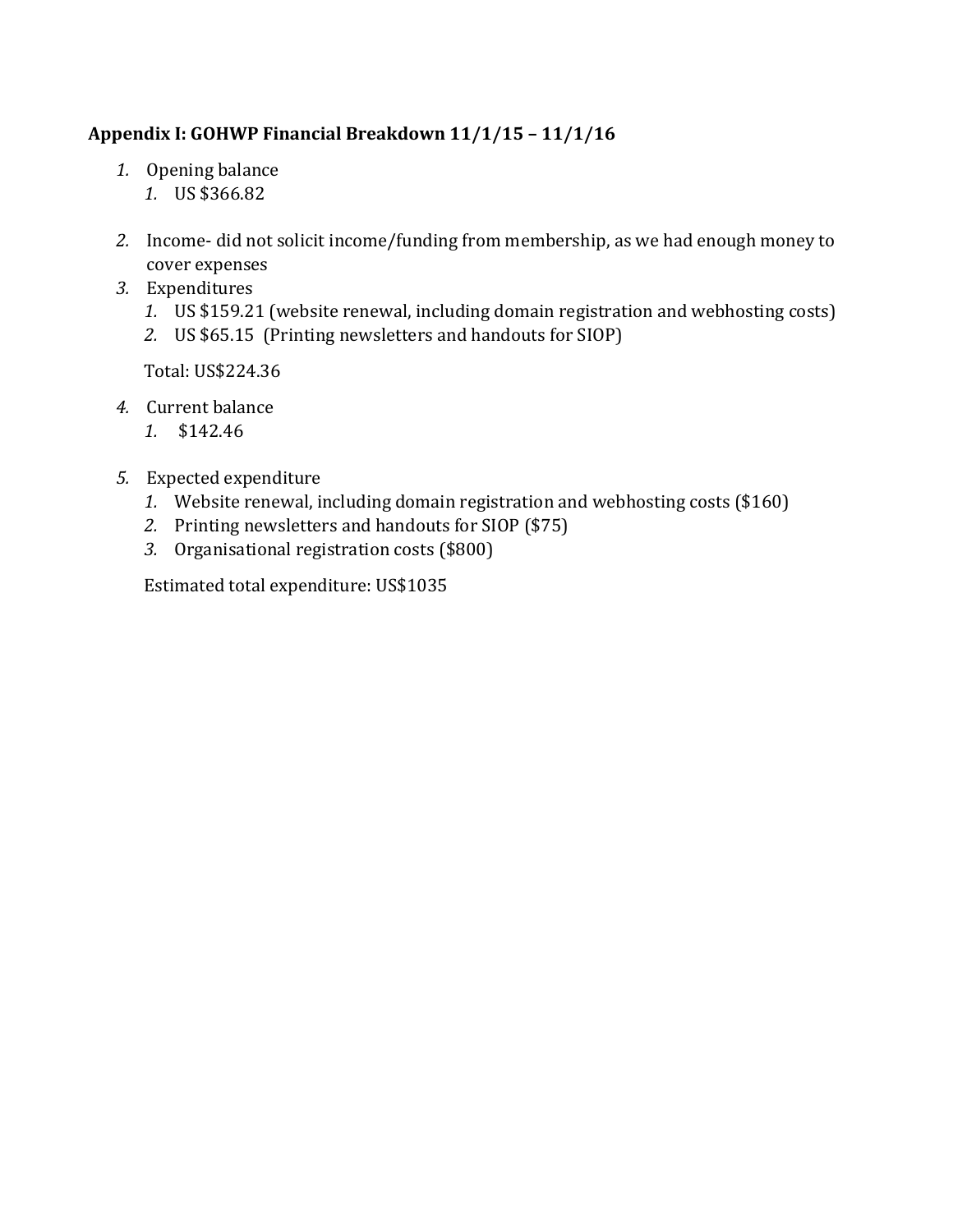**Appendix II: United Nation book launch remarks and summary**

# <span id="page-7-0"></span>**UNOG Library Talk: Book Launch of "Humanitarian Work Psychology and the Global Development Agenda: Case studies and interventions", edited by Ishbel McWha-Hermann, Douglas C. Maynard, Mary O'Neill Berry**

26 January 2016 UNOG Library Talk: book launch of "Humanitarian Work Psychology and the Global Development Agenda: Case studies and interventions", edited by Ishbel McWha-Hermann, Douglas C. Maynard, Mary O'Neill Berry

> Welcome remarks delivered by Mr. David A. Chikvaidze, Chef de Cabinet on behalf of Mr. Michael Møller United Nations Under-Secretary-General Director-General of the United Nations Office at Geneva

UNOG Library Talk: book launch of "Humanitarian Work Psychology and the Global Development Agenda: Case studies and interventions", edited by Ishbel McWha-Hermann, Douglas C. Maynard, Mary O'Neill Berry

> Tuesday, 26 January 2016 at 1 p.m. Library Events Room (B-135), Palais des Nations

Dear Telma Viale, Dear colleagues and friends:

I am pleased to welcome you to this UNOG Library Talk to launch the book on "Humanitarian Work Psychology and the Global Development Agenda". We are very lucky to have with us today several of the authors of the book who will share with us their insights.

Humanitarian Work Psychology is a new field of research, building on the established knowledge in psychology, applying it to humanitarian settings. In different chapters, the book presents findings from case studies in Nigeria, India, Ghana, Hong Kong and Sierra Leone. This collection also builds the bridge to the broader sustainable development agenda, looking at the contributions made by humanitarian work and linking the individual well-being of humanitarian workers with the broader notion of societal well-being.

We live in times of humanitarian crises – 125 million people are in need of assistance. Resources are not living up to real needs. Last year only 52% of humanitarian appeals were funded. In Syria and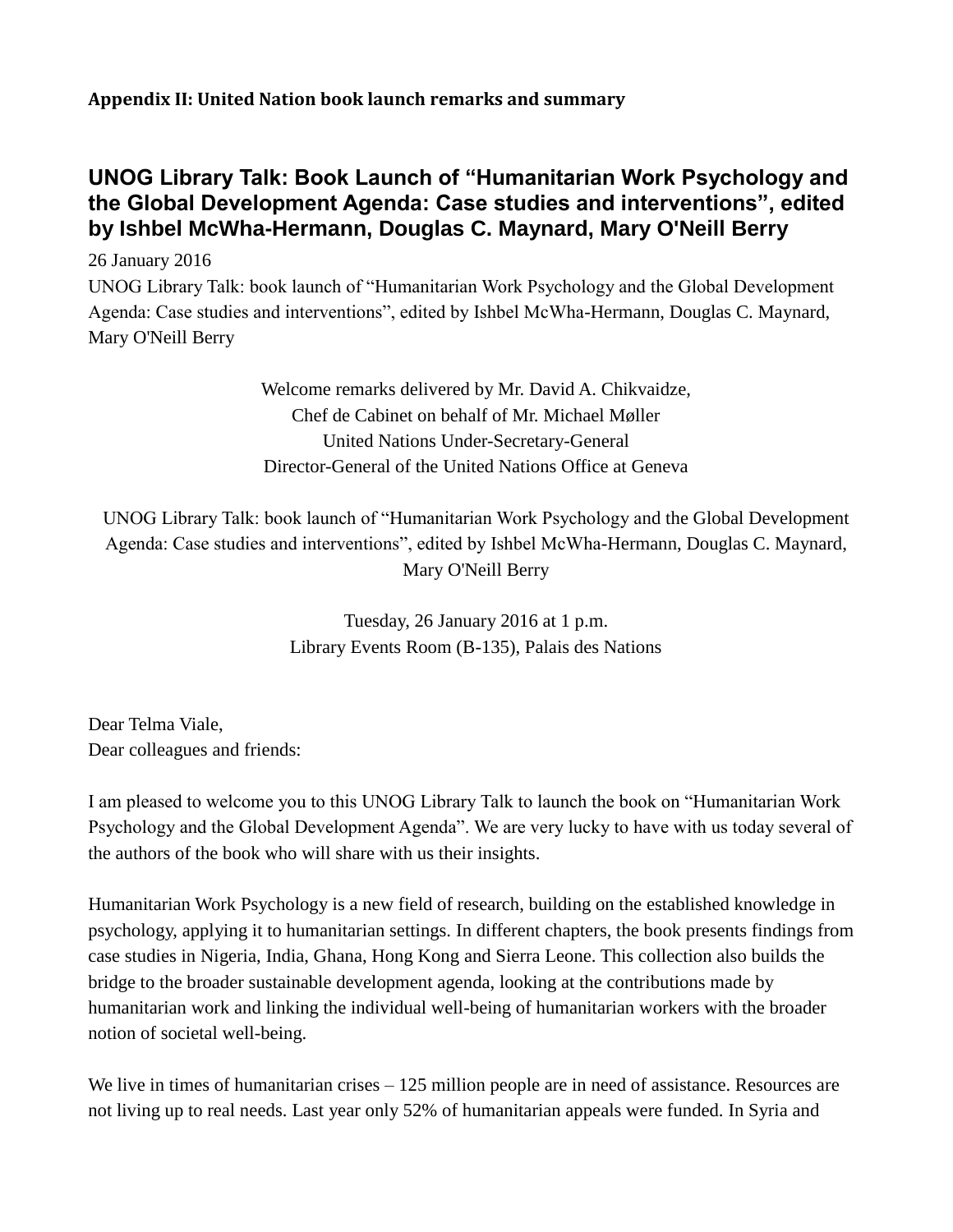elsewhere a shortfall in funding has necessitated a downscaling in services such as food assistance to the population in most dire need.

Humanitarian workers – international and national – are at the frontline of human suffering in emergencies due to war or natural catastrophe. Seeing and feeling the suffering on the spot without being able to provide enough support against overwhelming needs, puts humanitarians under enormous stress. They are often overstretched, work long hours, including weekends, and are close to burn-out. They find themselves in isolated places, away from families and friends who could provide emotional support. They may have to struggle with malaria or other life-threatening diseases. They are also often faced with extremely insecure conditions, witnessing abductions or executions of close colleagues or becoming themselves victims of aggression. Over the past years, the banners of the UN, the Red Cross and Red Crescent Movement or other humanitarian organizations have been less and less able to protect the safety of their staff. On the contrary, the flags of their organizations sometimes have made them even more of a target. These conditions inevitably leave a mark on the psyche of humanitarians. In a survey published by of the British newspaper The Guardian 79 % of aid workers said they had experienced a mental health issue and 93 % said these were work-related. This means that as employers we need to provide better support, helping workers to cope with their demanding professional environment. The study of The Guardian also showed that some humanitarian organizations have become increasingly aware of the issue and have been getting better at understanding and handling the special needs of their staff.

This book is one more indicator for a welcome professionalization in this field. It is indeed a timely contribution to help us better manage the working conditions of humanitarian workers, preventing burn-out and providing support in cases of post-traumatic stress disorders or depression. Taking into account the health and well-being of humanitarians, will ultimately help to ensure a more sustainable provision of humanitarian aid. As many humanitarian missions last longer than in the past, it is imperative for the United Nations, as well as our sister organizations in the field, to ensure long-term health and well-being of our most precious resource, our dedicated staff.

Ladies and gentlemen, it is very fitting, that this book should be launched in Geneva, a hub of humanitarian work with a strong link to the field. Thousands of staff on the payroll of organizations such as the Office for the Coordination of Humanitarian Affairs, the United Nations High Commissioner for Refugees, the International Red Cross and Red Crescent Movement as well as other international agencies and countless NGOs have much practical experience to contribute to this discourse – including many of you here in this room.

I hope that the psychological conditions and needs of humanitarian workers will also be taken up at the Humanitarian Summit in Istanbul later this year. For this global discussion, the book provides important ground work.

I salute the authors for the pioneer work they have undertaken and I look forward to hearing more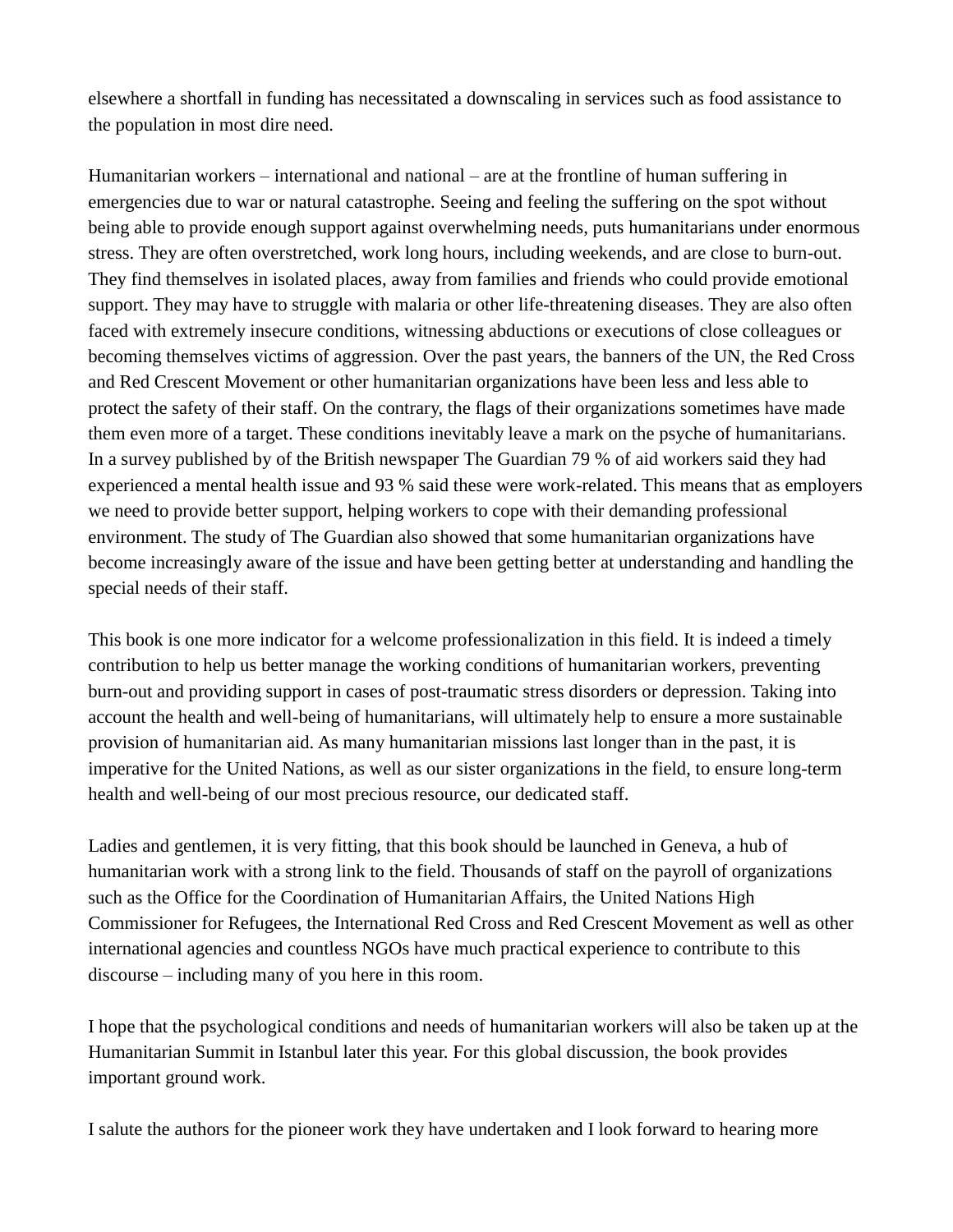about the lessons learnt from the field as they will be presented by the authors of the book. Thank you for bringing this topic to the library at the United Nations.

I wish you, an enjoyable event and a good read.

Thank you very much.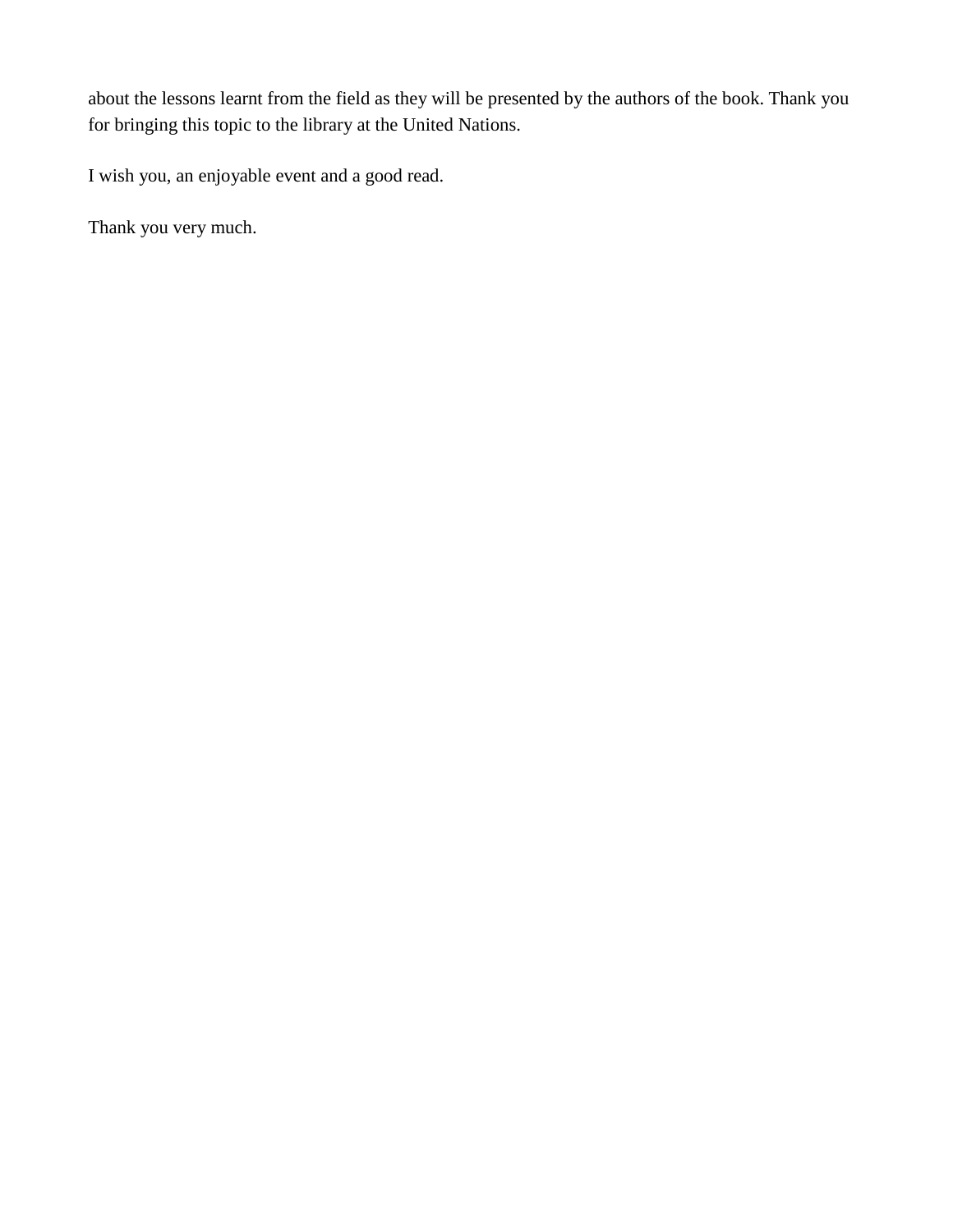#### **Book Launch at the UN Library Talks – People at the Core: Humanitarian Work Psychology and the Global Development agenda Palais des Nations, Geneva, 26 January 2016**

Welcome Remarks – Francesco Pisano, Chief, UNOG Library Introductory Remarks – Michael Moeller, Director-General, UNOG List of speakers: Telma Viale, Director Organizational Development, SRI Chakib Belhassan, Senior Officer, UNOPS Europe and Central Asia Lichia Yiu, President, Centre for Socio Eco-Nomic Development (CSEND) Raymond Saner, Professor Em. In International Relations and International Management, University of Basel and founder of CSEND

#### Introduction of the field of Humanitarian Work Psychology

Ms. Telma Viale, moderator and author, began with a brief history of Humanitarian Work Psychology (HWP), which evolved from the field of Industrial-Organizational (I-O) Psychology, the study of human behavior in the workplace. HWP applies the theories, research, and expertise of I-O in a pro-social way, improving human well-being and addressing complex issues in the workplace, including discrimination, the treatment of marginalized and vulnerable populations (e.g., the disabled, migrants, the poor, etc.), decent working conditions, and fair and equal pay. The Global Organisation for HWP (GOHWP) now numbers over 300 members in over 30 countries.

The book "Humanitarian Work Psychology and the Global Development Agenda: Case Studies and Interventions," edited by Drs. Ishbel McWha-Hermann, Douglas C. Maynard, and Mary O'Neill Berry (2016. London: Routledge) illustrates HWP in action across a wide range of topics and global locations; it connects the case studies to the UN Millennium Development Goals (MDGs) and lays the foundation for how HWP can assist in implementing the Sustainable Development Goals (SDGs) and the Global Agenda 2030.

#### Work environment and psychology of the humanitarian/development worker

**Mr. Chakib Belhassan** was in Tunis during and after the Arab Spring events, and has operated in such Middle East countries as Jordan, Iraq, Yemen, Syria, Lebanon, and Palestine. He has also covered African countries such as Somalia, Libya, and Congo, as well as countries in transition both in Central Asia and Eastern Europe. His perspectives on humanitarian and development workers included a keen awareness of the impact on them of the working environment – crisis, transition, recovery, and development modes. The psychological issues which may result from these kinds of work experiences include powerlessness, guilt, isolation, demotivation, emotional burnout, stress, grief, etc. He also discussed some of the interventions which support the wellbeing of workers and help to minimize the negative impacts of these difficult work environments, including teleworking; staff rotation to lower stress environments; and access to psychological support not only in emergencies or during crisis. Further examples of how HWP could help included (i) inclusiveness of workers in decision making; (ii) closing the gap between